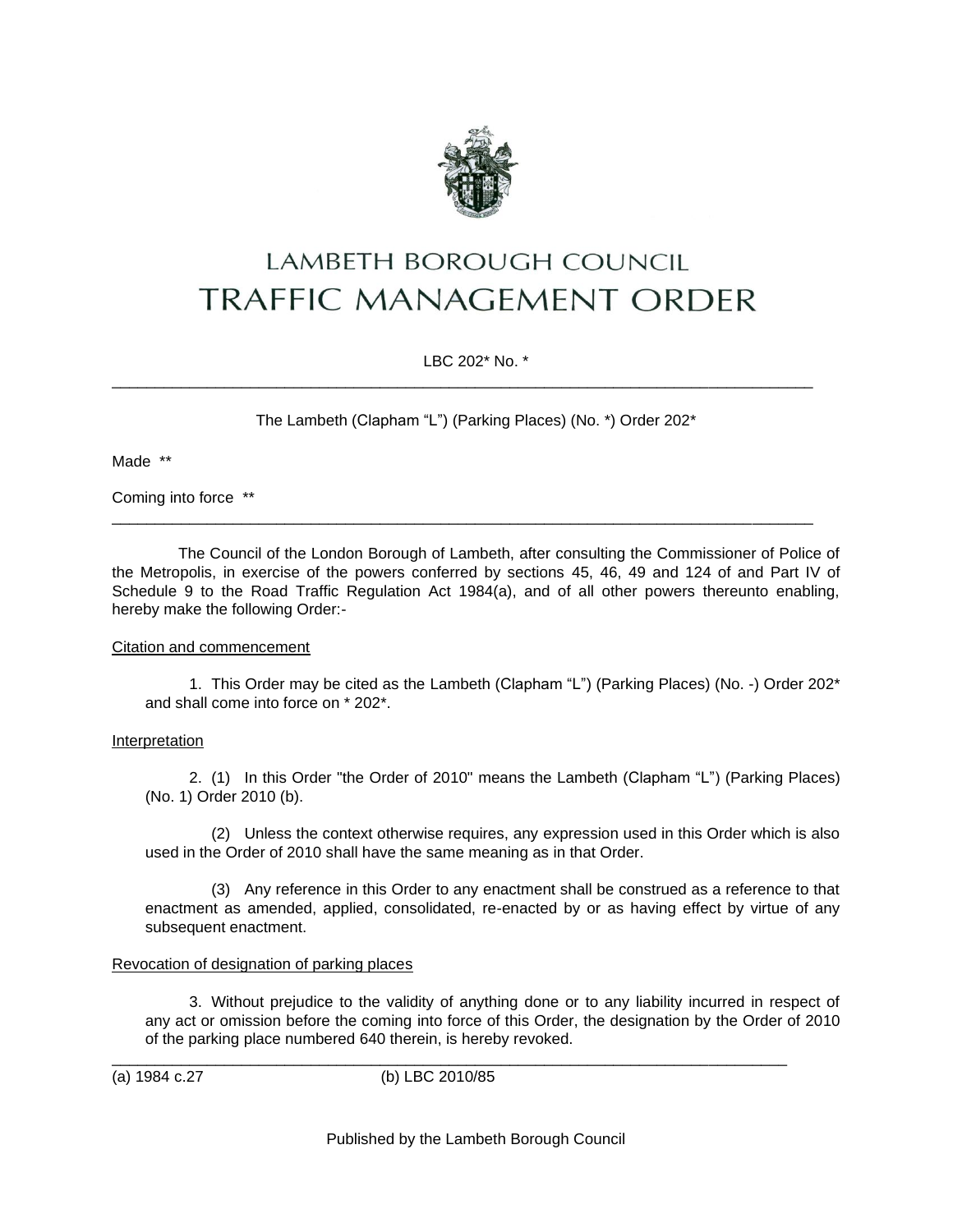### Designation of parking places and application of the Order of 2010 thereto

4. (1) Each area on a highway comprising the length of carriageway of a street specified in column 2 of the Schedule to this Order and bounded on one side of that length by the edge of the carriageway and on the other sides by a white line marking is designated as a parking place.

(2) The reference in this Article to a white line marking shall be construed as a reference to the white line marking (either broken or continuous) provided for in Schedule 7 to the Traffic Signs Regulations and General Directions 2016(a) or, if applicable, authorised by the Secretary of State by virtue of section 64 of the Road Traffic Regulation Act 1984.

(3) The provisions of the Order of 2010 (other than Articles 3, 15 and 41) shall apply to the areas designated as parking places by this Order as if in those provisions any reference to a parking place included a reference to an area designated as a parking place by this Order, and as if any reference to Schedule 13 to the Order of 2010 included a reference to the Schedule to this Order.

### Placing of traffic signs, etc.

- 5. The Council shall:-
	- (a) place and maintain traffic signs indicating the limits of each parking place referred to in the Schedule to this Order;
	- (b) place and maintain in or in the vicinity of each parking place referred to in the Schedule to this Order traffic signs indicating that such parking place may be used during the permitted hours for the leaving only of the vehicles specified in Article 4(2) of the Order of 2010;
	- (c) carry out such other work as is reasonably required for the purposes of the satisfactory operation of each parking place referred to in the Schedule to this Order.

Dated this \*\*\*\*\*\* day of \*\*\*\*\*\*\*\*\*\* 202\*.

Ben Stevens Highway Network Manager

\_\_\_\_\_\_\_\_\_\_\_\_\_\_\_\_\_\_\_\_\_\_\_\_\_\_\_\_\_\_\_\_\_\_\_\_\_\_\_\_\_\_\_\_\_\_\_\_\_\_\_\_\_\_\_\_\_\_\_\_\_\_\_\_\_\_\_\_\_\_\_\_\_\_\_\_\_\_\_\_\_

(a) S.I. 2016/362